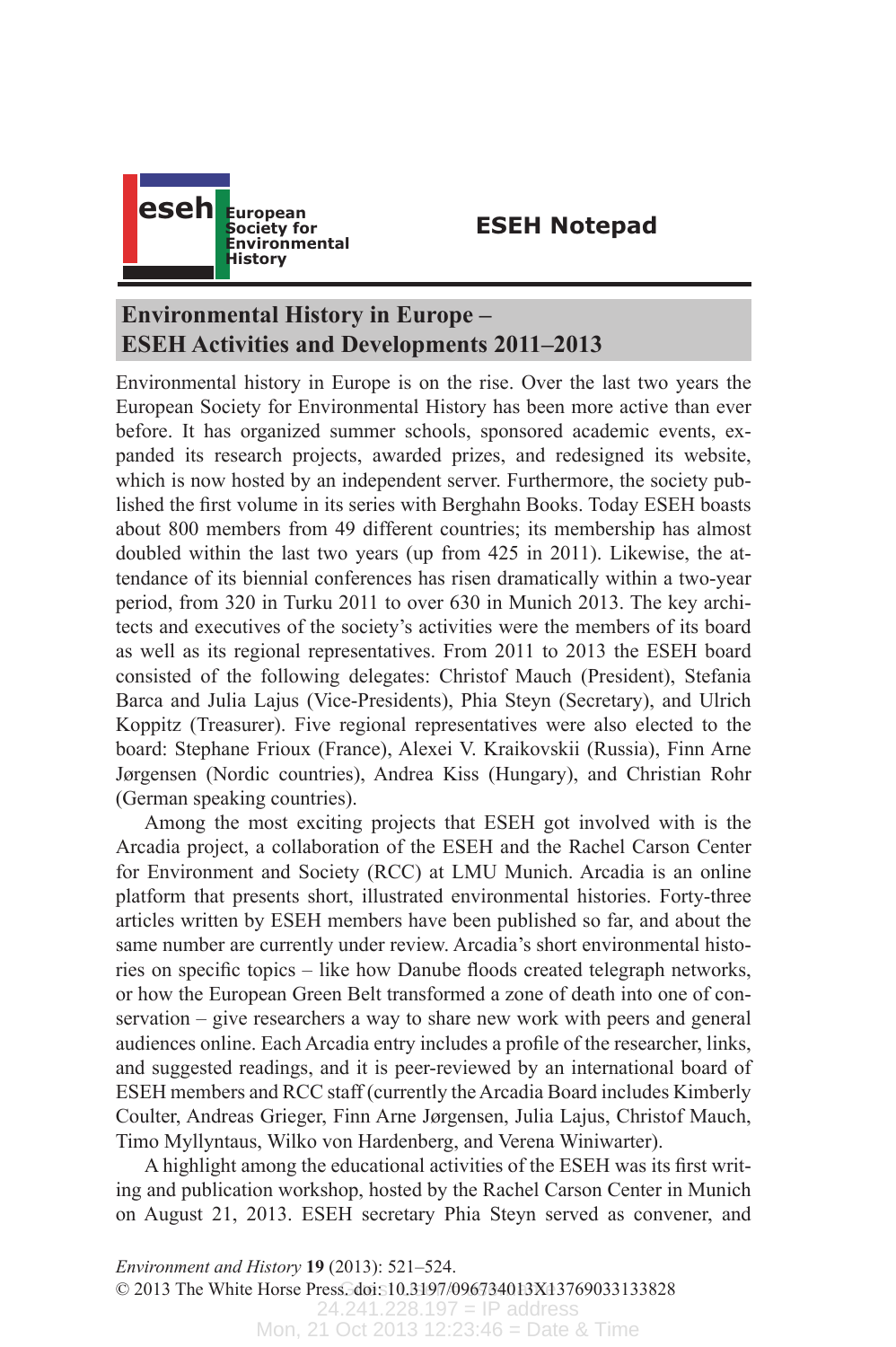## SOCIETY PAGES

presenters included Dolly Jørgensen (Umeå University, Sweden), David Moon (University of York, UK), Sarah Johnson (White Horse Press and publisher of the journal *Environment and History*), Katie Ritson (Managing Editor, Rachel Carson Center for Environment and Society) and Anne Boden (Editor, Imre Kertész Kolleg, Jena, Germany). The workshop addressed topics such as article writing techniques, book and grant proposal writing, academic prose style in English, and publisher expectations. Among the participants of the workshop were graduate students and postdocs from 14 different countries.

Since the ESEH organized its first summer school in Versailles, France, in 2010 (convener: Gregory Quenet), ESEH summer schools have become a regular feature of the annual ESEH calendar. In 2011, an ESEH summer school titled 'Water – Culture – History' took place in Venice, Italy (organized by Christof Mauch). In 2012 the ESEH hosted not just one but two summer schools: the first one took place in Flaran, France, on the topic of 'Rural vs. Environmental History' (organized by Emmanuel Huertas and Gregory Quenet), the second one, titled 'Natural Resources: Historical Ideas, Exploration, and Exploitation' took place in St. Petersburg, Russia (organized by Julia Lajus). Finally, in August 2013, Marcus Hall and Patrick Kupper hosted a summer school in Lavin, Switzerland on the topic 'Mountains across Borders'.

A number of additional academic events were sponsored by the European Society for Environmental History between 2011 and 2013, including the conference 'Time in Environment: Methodological Implications of Narrating' that took place in Tallinn, Estonia, in March 2013. Since 2011 the society has also created an overview of members' book publications (the bibliography, which is prepared by Julia Lajus, includes images of book covers) and it has provided links to electronic resources for environmental historians; these and many other features have been permanently updated on the website by the ESEH webmaster, Wilko Graf von Hardenberg.

Even though the programs and initiatives of the ESEH keep growing, the society's biennial conferences remain the highlight of its activities. Under the title 'Circulating Natures: Water – Food – Energy', the city of Munich, Ludwig-Maximilians-Universität (LMU) and the Rachel Carson Center for Environment and Society (RCC) hosted the 7th biennial conference on August 21–24, 2013. Munich proved to be an ideal location for an environmental history conference: As Mayor 'Hep' Monatzeder (a member of the Green Party) pointed out in his address during the grand opening of the conference in the Old Town Hall, Munich is not just Germany's 'secret capital'; it is also a green city. The Englischer Garten, which spreads more than three kilometres through central Munich, is considered the largest urban park in the world. City dwellers' water is piped directly from the Alps, and the surrounding area is largely agricultural, ensuring that a large part of Munich's food – fish, meat, vegetables, beer – is locally sourced. The Viktualienmarkt, a continuation of a medieval farmers' market, is today known for being one of Europe's exclusive

*Environment and History* 19.4

Guest User = username 24.241.228.197 = IP address Mon, 21 Oct 2013 12:23:46 = Date & Time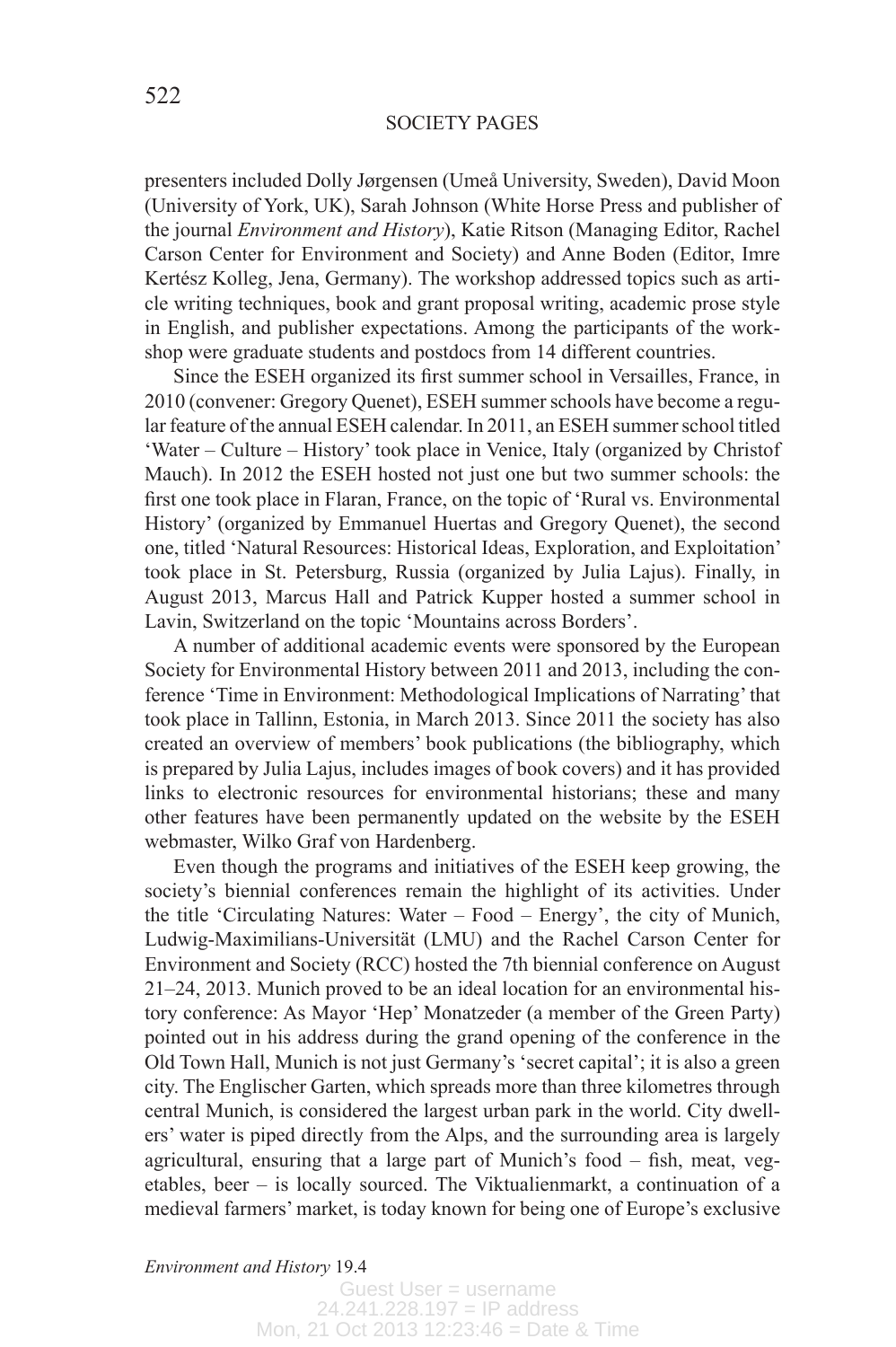gourmet food markets. A great deal of Munich's energy comes from Alpine hydroelectric plants, and by the year 2025, Munich aims to produce enough renewable energy from its own plants to supply the entire city, making it the first city of more than a million inhabitants to achieve this goal. Thus, Munich's environs were, indeed, rich in inspiration for the theme of a conference on 'Water – Food – Energy.'

The program committee, chaired by Peter Coates (University of Bristol, UK), included members from seven countries from different parts of Europe (Inês Amorim, Marcus Hall, Arielle Helmick, Dolly Jørgensen, Andrea Kiss, and Timo Myllyntaus). They helped sift through a great number of excellent proposals and, after a two-day meeting in the spring, they selected the presentations and posters that constituted the academic part of the conference – over 100 panels and 40 posters. Additionally, 53 scholars were selected by the ESEH travel grant committee to receive travel grants from the society. The conference also featured a keynote speech by Marion Nestle on food politics, a 'Hall of Fellows' that introduced the work of 101 Carson Fellows and alumni, and a number of special events, such as book exhibits and launches, excursions, and evening receptions in historic locations across Munich. Among the sponsors of the conference was the Deutsches Museum, which hosted a reception in the main exhibition area, the American Society for Environmental History (ASEH), the Augustiner Brewery, several publishers (from Germany, Britain, and the United States), and many individuals who donated books for the silent auction. Moreover, the Rachel Carson Center for Environment and Society sponsored flying lunch buffets, afternoon excursions, coffee breaks, music, and more. During the final conference banquet on August 24, which was attended by 420 ESEH members, the society's two prizes were awarded by prize committee chairs Richard Hölzl and Franziska Torma. In the ceremony, the ESEH Best Article Prize 2013 was awarded to Ben M. Anderson (Keele University) for his article 'The Construction of an Alpine Landscape: Building, Representing and Affecting the Eastern Alps, 1885–1914', *Journal of Cultural Geography* **29**:2 (2012), pp. 1–29; and the Turku Book Award (sponsored by the Rachel Carson Center) was conferred on Patrick Kupper for his book *Wildnis schaffen. Eine transnationale Geschichte des Schweizerischen Nationalparks* (Bern: Haupt Verlag, 2012).

When the founding members of today's ESEH met in Dietramszell, Germany, in 1999, they agreed that environmental history was not a strong field in Europe and not a visible discipline in their country. Today the future of environmental history looks bright. Professorships, research institutes, and informal networks have been established all across Europe, most of them over the last couple of years, and all of them with the involvement of ESEH members. The first volume in the joint book series 'The Environment in History: International Perspectives' of the RCC and the ESEH (*Civilizing Nature: National Parks in Global Historical Perspective*, edited by Bernhard